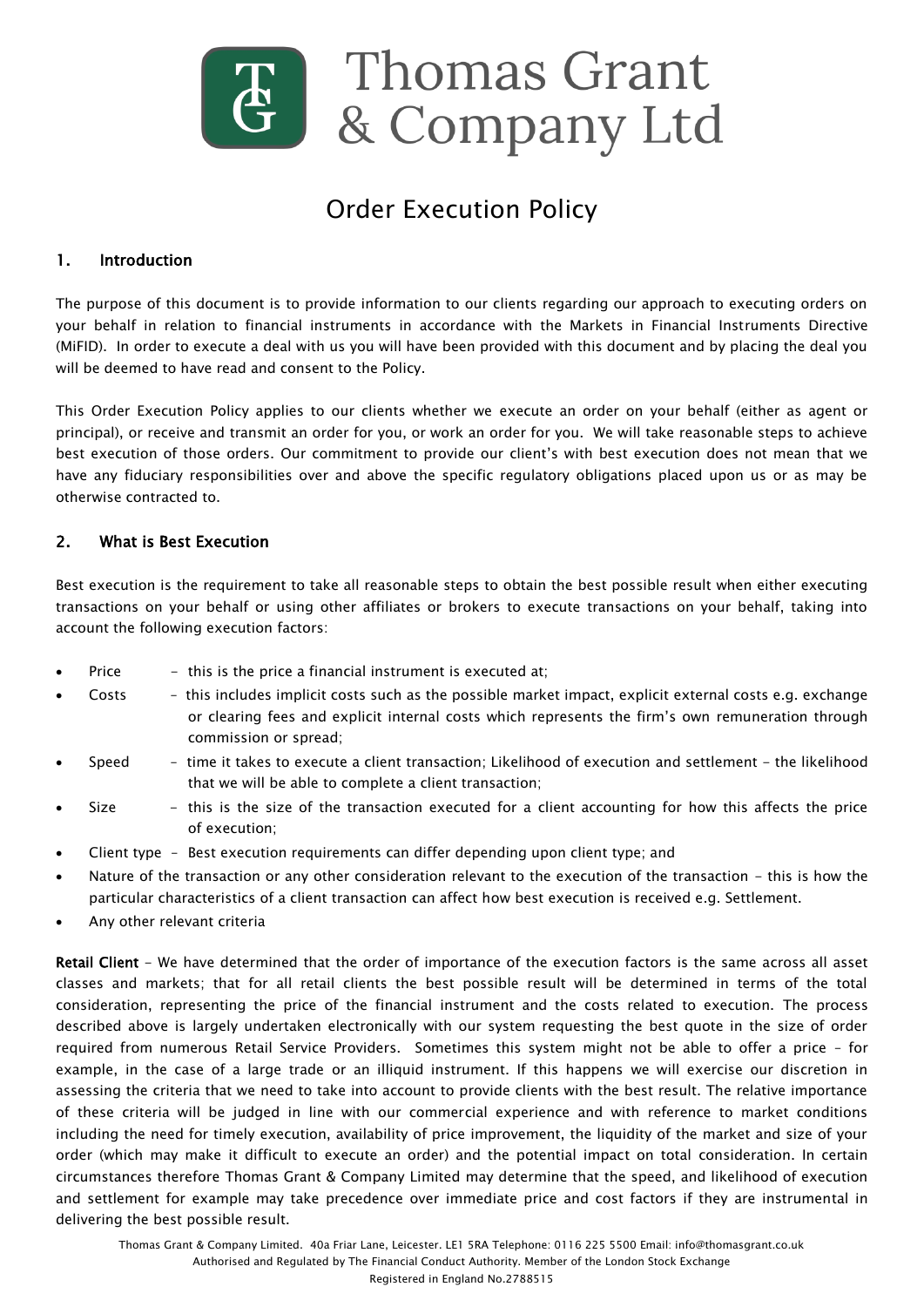Professional Client - If we have expressly categorised you as a Professional client in accordance with the meaning given to this term in the Financial Conduct Authority ("FCA") Rules, we will consider relevant FCA and European Securities and Markets Authority ("ESMA") guidance to determine whether we are acting on your behalf and whether you are legitimately relying on us to deliver best execution in relation to your order. In certain circumstances our determination of the relative importance of the execution factors may differ from retails clients including for example where the likelihood of execution may take precedence over price.

## 3. Specific instructions

It is important to bear in mind that where you give us a specific instruction as to the execution of an order, we will execute the order in accordance with those specific instructions. Where your instructions relate to only part of the order, we will continue to apply our order execution policy to those aspects of the order not covered by your specific instructions. You should be aware that providing specific instructions in relation to the execution of an order, may prevent us from taking the steps set out in this policy to obtain the best result in respect of those elements covered by those instructions.

## 4. Best execution relating to Spread Bets & CFDs

In relation to Contracts that you enter into with us, we act as principal and not as agent on your behalf and we therefore act as the sole execution venue for the execution of your Contracts. This means that we will act as market maker and you will be dealing with us and not within the underlying market. The way we obtain best execution is by ensuring that in the calculation of our bid/offer prices used to execute your Contracts is based on the same methodology as described in paragraph 2 above.

## 5. Execution venues & entities

In establishing this Order Execution Policy we have identified a variety of execution venues to obtain the best possible result on a consistent basis when executing orders on behalf of our clients. Whilst the venues change and updated details are available on request, the list is not exhaustive and we reserve the right to use other execution venues where appropriate and in accordance with this policy. Those on which we place significant reliance are:

- Regulated Markets ("RM") A market over which a government body exerts a level of control which is authorised and functions regularly in accordance with the provisions of Title III of MiFID.
- Multilateral Trading Facilities ("MTFs") A multilateral system, operated by an investment firm or a market operator, which brings together multiple third-party buying and selling interests in financial instruments – in the system and in accordance with non-discretionary rules – in a way that results in a contract in accordance with the provisions of Title II of MiFID.
- Systematic Internalisers ("SIs") An investment firm which, on an organised, frequent and systematic basis, deals on its own account by executing client orders outside a regulated market or an MTF.
- Retail service providers or other liquidity providers.
- Other FCA authorised firms and EU or non-EU institutions (for overseas instruments).
- Non EU entities performing similar functions
- All transactions in Unit Trusts and OEICS and some International Securities are dealt off market.

We may deem it appropriate or advantageous to execute your order outside a Regulated Market or MTF even where the financial instrument concerned is traded on a Regulated Market or MTF. These may include:

- transacting your order on an "over the counter" (OTC) basis with another market participant;
- crossing your order with that of another opposing client ("Agency Cross");
- executing your order with a "Systematic Internaliser" (a firm that trades on its own book) or other liquidity provider;
- executing your order with Thomas Grant & Company Limited as principal.